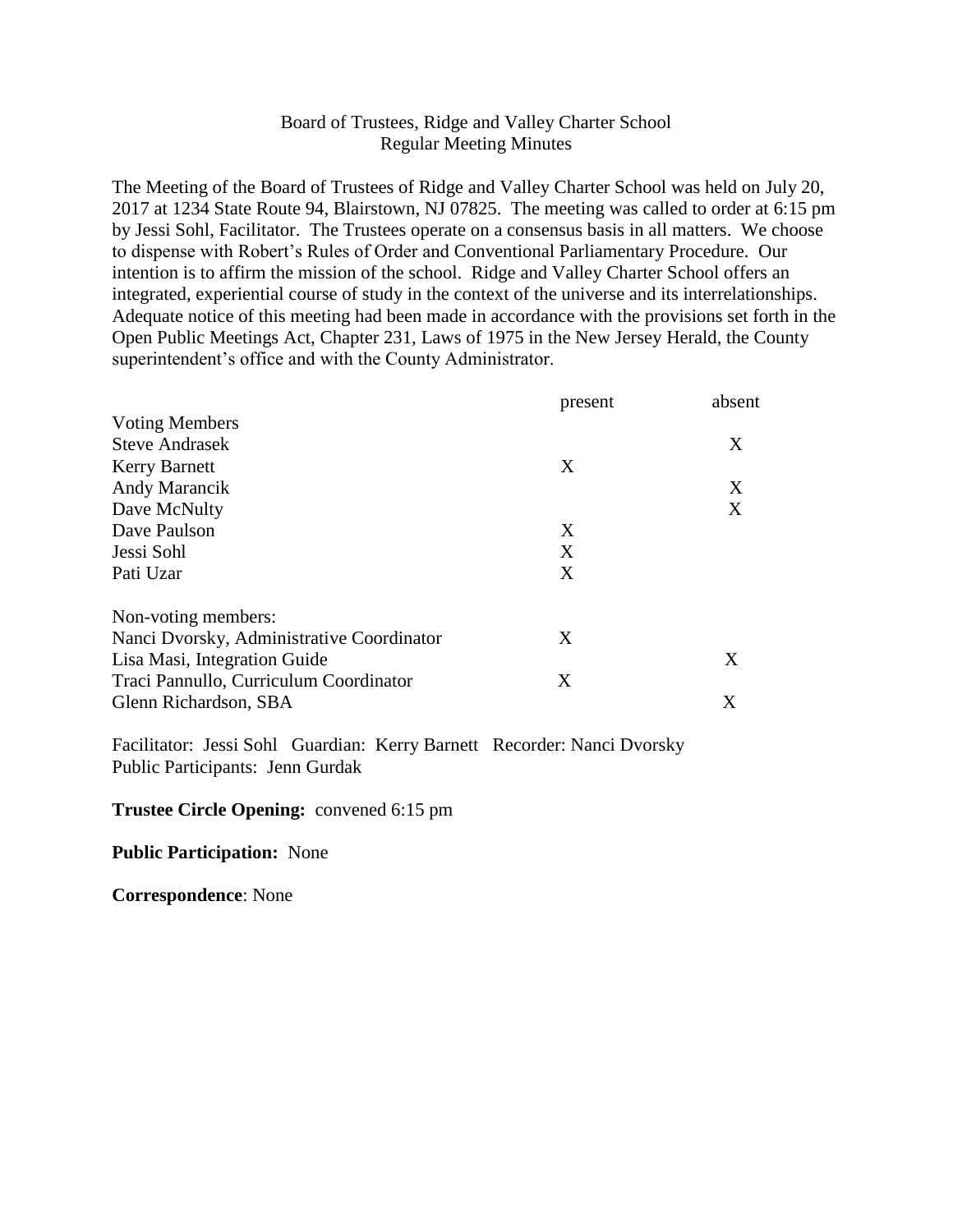## **Leadership Team Updates:**

## **Integration Guide Report:** No report.

**Curriculum Coordinator Report:** Traci Pannullo reported she has been working on the draft Professional Development schedule for 2017-18 along with staffing and schedules. The 2016 PARCC results will be available after August 15, 2017. She reported that she continues to work on the mission based data results for the Charter Renewal Application. The Guide circle is proposing that the winter student led conferences could supplant the winter Whole Student Report. The Trustees suggested that the winter WSR could be a student reflection only without the Guide section. The Leadership Team will put the topic on the agenda for the September Guide meeting.

**Administrative Coordinator Report:** Nanci Dvorsky reported: Approval of the June 15, 2017 minutes. **Resolution 7.20.17.a** To approve payment of bills in the amount of \$157,532.58 which includes payroll from June 15-30, 2017 and \$41,446.45 which includes payroll from July 1-20, 2017. Approved unanimously. **Resolution 7.20.17.c** To approve an hourly rate of \$25 per hour for maintenance. Approved unanimously. **Resolution 7.20.17.e** To approve submission of the 2016-2017 Annual Report. Approved unanimously. **Resolution 7.20.17.f** To approve submission of the Charter Renewal Application. Approved unanimously. **Resolution 7.20.17.g** To approve renewing membership in the NJSIG Educational Risk & Insurance Consortium (ERIC)-West for the period of July 1, 2017 and ending July 1, 2020. Approved unanimously. **Resolution 7.20.17.h** To approve Cullari Carrico, LLC for the 2016-2017 audit with fees not to exceed \$14,000. Approved unanimously.

**Business Administrator Report:** Nanci Dvorsky reported: **Resolution 7.20.17.b** To approve the Board Secretary and Treasurer Reports for June 2017 and to certify that no major account or fund has been over expended and to confirm that sufficient funds are available to meet the schools financial obligations for the remainder of the year. Approved unanimously. **Resolution 7.20.17.d** To approve the year end transfers as attached. Approved unanimously.

### **Committee Reports**

**Parent** No report.

.

**Technology** Traci reported that Rita Haase is working on updating all of the student laptops.

**Facilities** Nanci Dvorsky reported that no large facility projects are scheduled at this time.

**Finance** Steve Andrasek reported that the Finance Committee met and worked on the five year budget projection with Glenn Richardson, SBA for the Charter Renewal Application. They also reviewed the 2016-2017 year end reports and the 2017-2018 budget.

**Communication** No report.